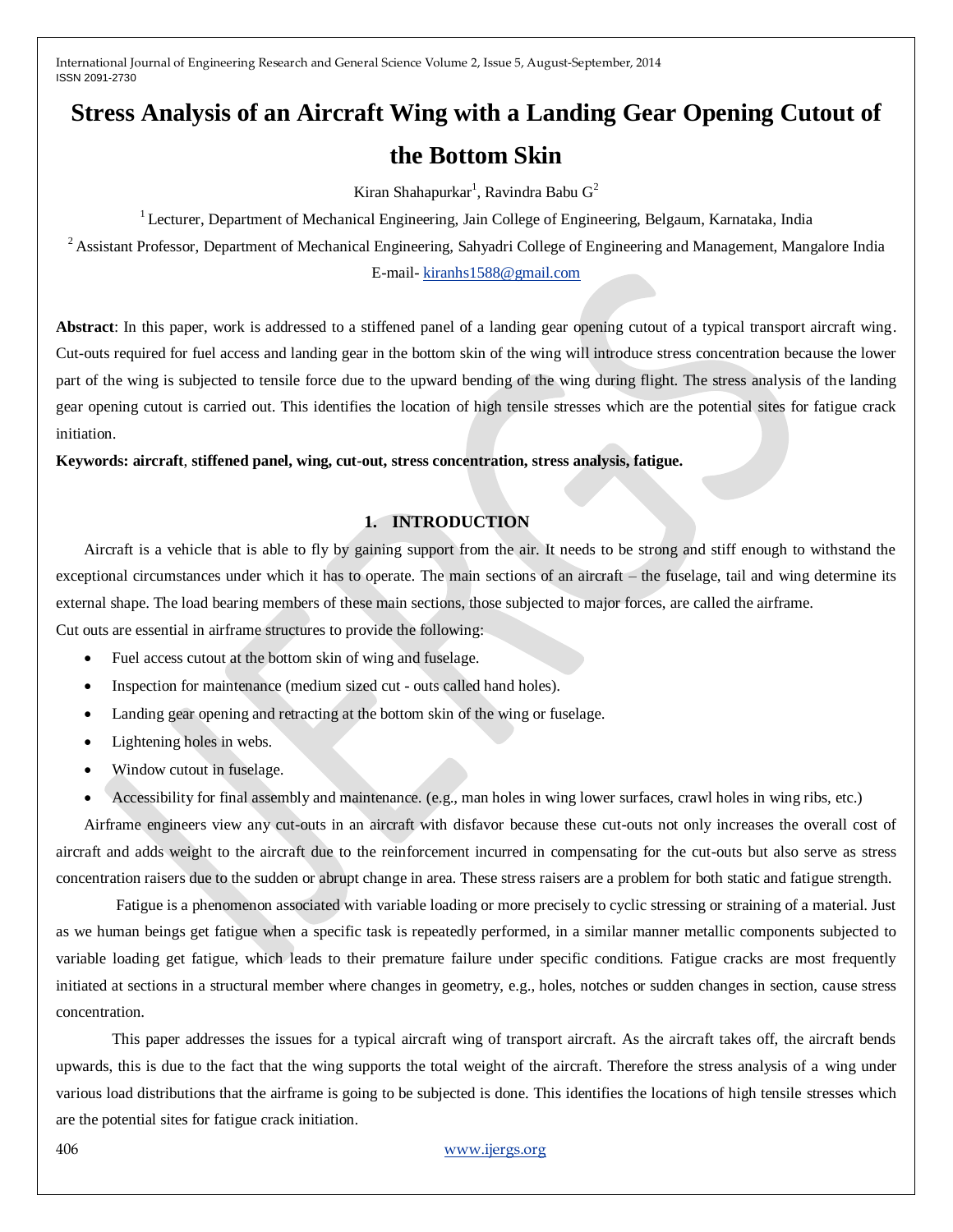# **2. GEOMETRICAL CONFIGURATION**

The geometric modeling of the stiffened panel with landing gear opening cut-out is carried out by using Solidworks 2013. The stiffened panel with landing gear consists of a panel with integrated stiffeners and cut-out with rivet holes. The number of stiffeners used in the stiffened panel is six. The Solidworks model of the stiffened panel with landing gear opening cut out is shown in the fig 1 below.



**Fig 1 : CAD model of stiffened panel with landing gear opening cut out**

# **3. MATERIAL SPECIFICATION**

Aluminum alloys have a low density while their tensile properties are low compared to steels, they have excellent strength to weight ratios. The 2024 alloys have excellent fracture toughness and slow crack growth rate as well as good fatigue life. They are most widely used in the lower skin of the aircraft because during flight the lower skin will be undergoing fatigue loading due to the cyclic tensile stresses acting on the lower skin of the aircraft.

The material considered for the landing gear cutout part is Al 2024–T3, with the following properties.

- Young's Modulus,  $E = 72$  GPa
- Poisson's Ratio,  $= 0.33$
- Density =  $27.7$  KN/m<sup>3</sup>
- Yield Strength = 362 MPa
- Ultimate strength  $= 483$  MPa

# **4. LOAD ACTING ON THE STIFFENED PANEL WITH LANDING GEAR OPENING CUTOUT**

The class of the aircraft is 8 seater civilian transport aircraft. And the load case is Level flight load with maximum speed.

Span of the wing  $= 7060$  mm  $= 7.06$  m Total weight of the aircraft =  $1800kg = 17.658$  KN Design load factor  $= 3g$ . Therefore load acting on the aircraft =  $5400 \text{ kg} = 52.974 \text{ KN}$ 

Factor of safety  $= 1.5$ 

Ultimate load acting on the aircraft =  $8100 \text{ kg} = 79.461 \text{ KN}$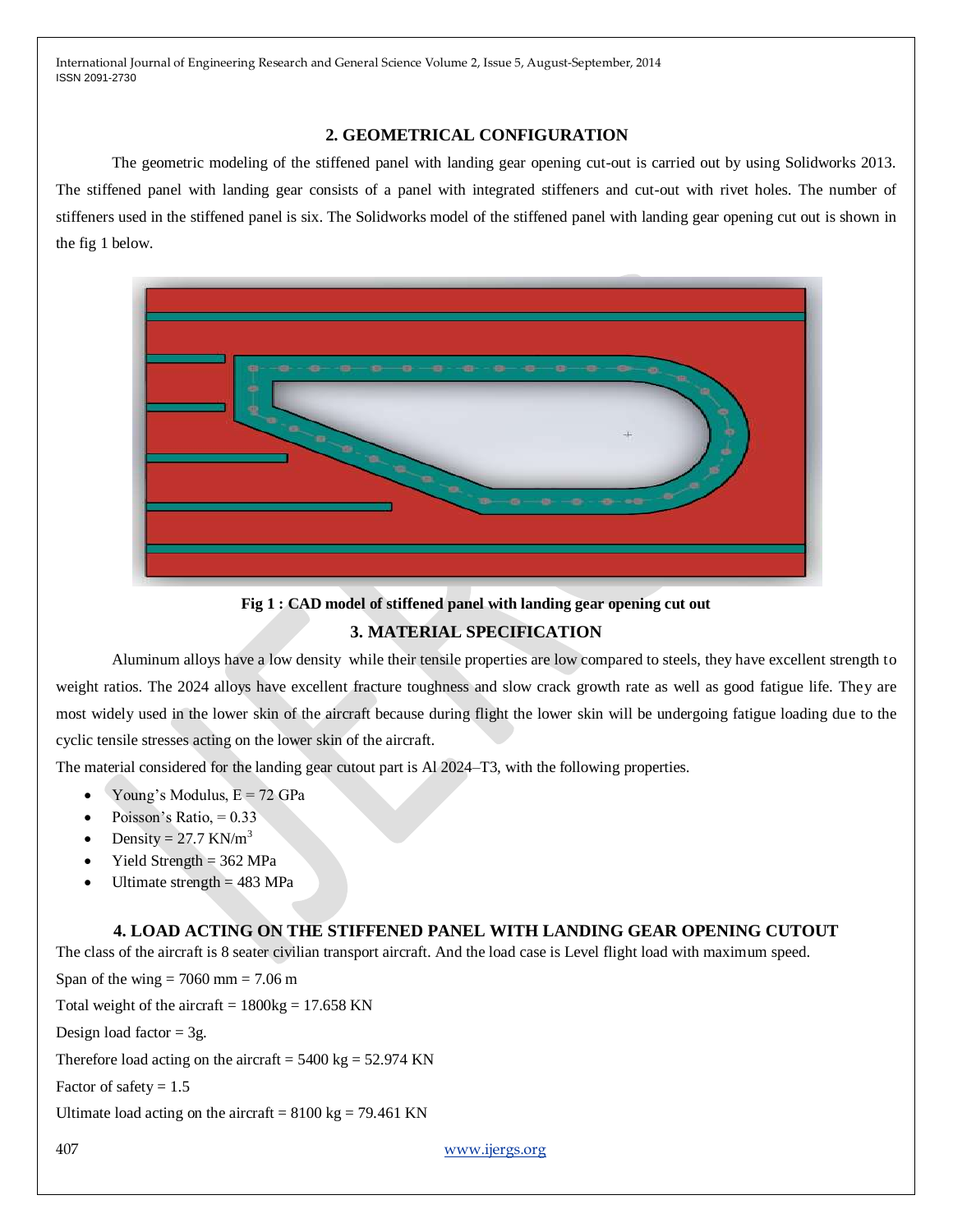According to the distribution of the lift load on the wing and the fuselage.

The wing experiences 80% of the lift load and the remaining 20% of the lift load is experienced by the fuselage.

Total load acting on the wings  $= 80\%$  of 79461N

$$
= 0.8 \times 79461 = 63568.8 \text{ N}
$$

Load acting on each wing  $= 31784.4$  N  $= 31.7844$  KN



#### **Fig 2 : Wing structure with landing gear opening cutout**

The resultant load is acting at a distance of 3130 mm (from aerodynamic calculations from the root of the wing).

The maximum bending moment at the wing root =  $31784.4 \times 3130 = 99.485 \times 10^6$  N-mm

The B.M at the root of the wing box =  $31784.4 \times 2930 = 93.12 \times 10^6$  N-mm

The load at tip of the wing box =  $93.12x\ 10^6/1200 = 77607$  N

The total edge length of the cutout where load is applied  $= 1800$  mm

Total UDL load applied for the component  $= 77607/1800$ 

 $= 43.115$  N/mm

#### **5. FINITE ELEMENT ANALYSIS**

#### **5.1 Introduction**

Today the finite element method (FEM) is considered as one of the well established and convenient technique for the computer solution of complex problems in different fields of engineering: civil engineering, mechanical engineering, nuclear engineering, biomedical engineering, hydrodynamics, heat conduction, geo-mechanics, etc. From other side, FEM can be examined as a powerful tool for the approximate solution of differential equations describing different physical processes.

The success of FEM is based largely on the basic finite element procedures used: the formulation of the problem in variational form, the finite element discretisation of this formulation and the effective solution of the resulting finite element equations. These basic steps are the same whichever problem is considered and together with the use of the digital computer present a quite natural approach to engineering analysis.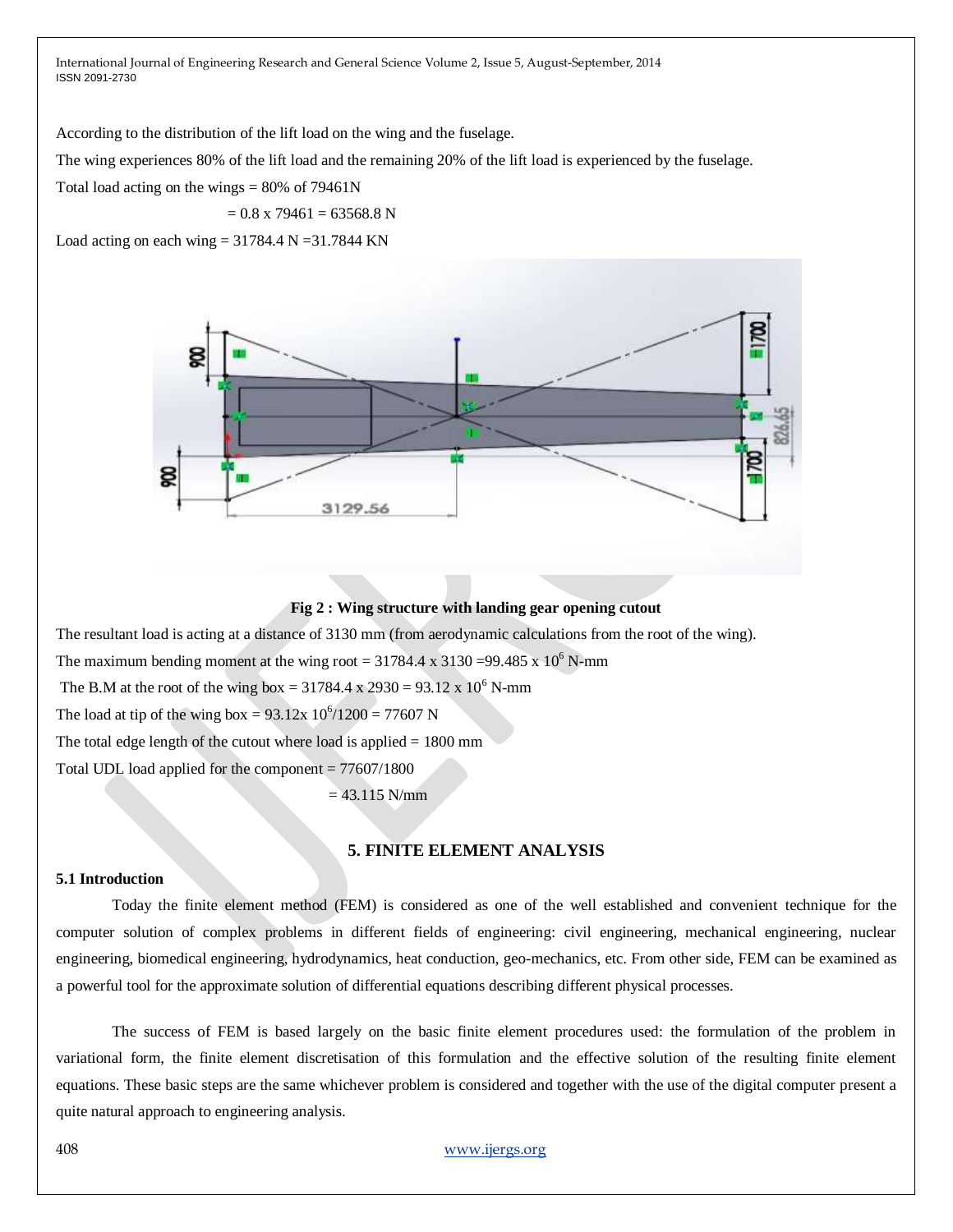# **5.2 Finite element model of a stiffened panel with landing gear opening cutout**

The stiffened panel with landing gear opening cutout model is first prepared in the Solid works 2013 modeling software and then extracted into the software where finite element meshing and analysis is carried out. The software used for analysis here is MSC NASTRAN. Finite element meshing is carried out for all the components of the stiffened panel.

The Fig 3 shows the details of the finite element mesh generated on each part of the structure using MSC NASTRAN.



**Fig 3 : Finite element meshing of stiffened panel with LG opening cutout**

# **6. LOADS AND BOUNDARY CONDITIONS**

The loads and boundary conditions are applied. The boundary conditions are fixing one end of the stiffened panel by constraining all the 6 degrees of freedom. To avoid bending, the translation in the direction perpendicular to the stiffened panel, ie z direction is constrained for all nodes of the stiffened panel. And the uniformly distributed load of 43.115 N/mm is applied on the other end of the stiffened panel. The loads and boundary conditions applied to the finite element model of the stiffened panel with landing gear opening cutout are shown in the Fig 4.



**Fig 4: Loads and Boundary conditions applied to the stiffened panel with landing gear opening cutout**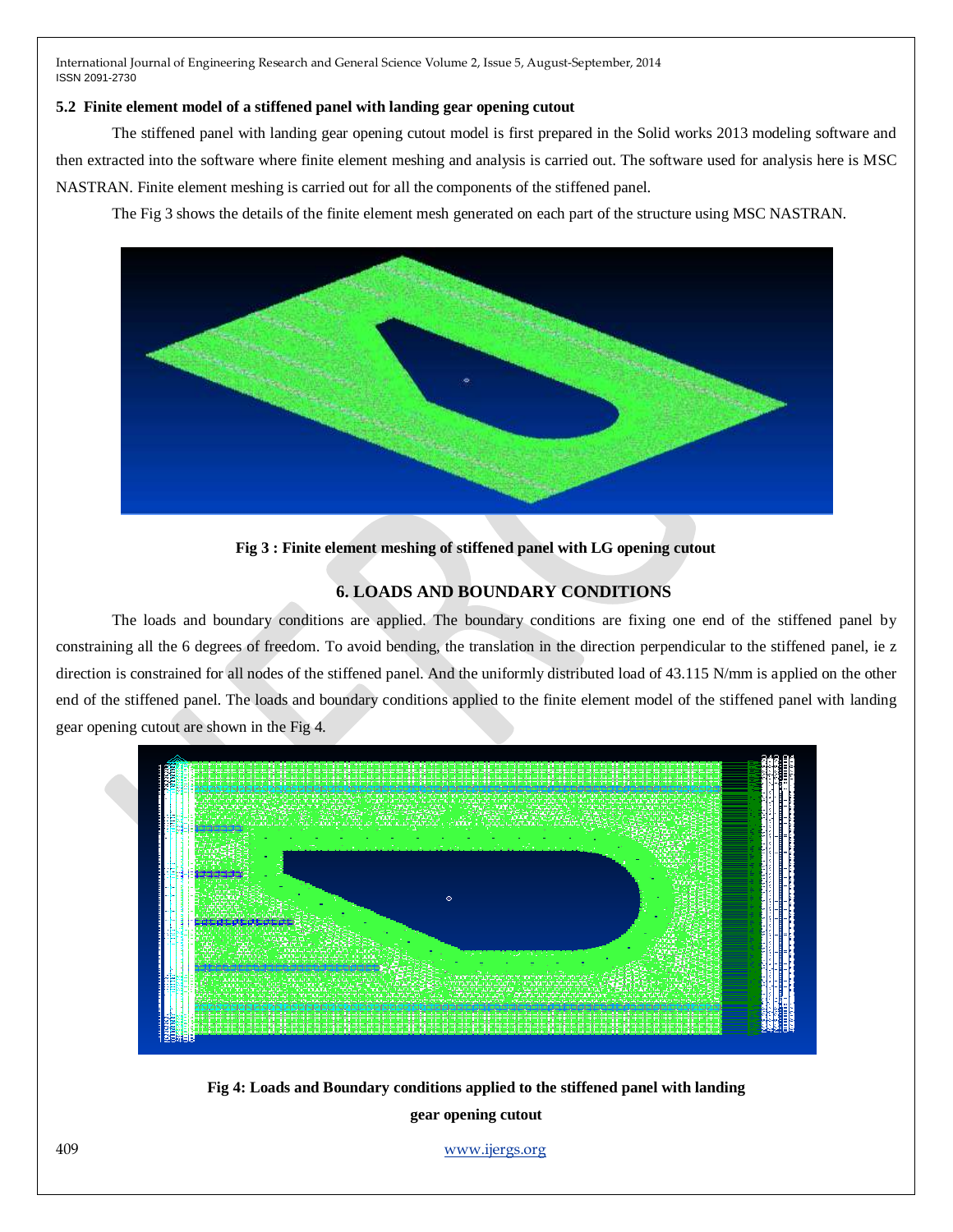# **7. STRESS AND DISPLACEMENT ANALYSIS OF A STIFFENED PANEL WITH LANDING GEAR OPENING CUTOUT**

Once load and boundary conditions are applied to the finite element model, stress analysis is done to find the maximum stress concentrated region. Also the maximum displacement of the stiffened panel is found out using the analysis. The Fig 5 shows the stress analysis and the Fig 7 shows the displacement analysis of the stiffened panel with landing gear opening cutout.

From the analysis, the maximum stress obtained is 42.99 N/mm<sup>2</sup> and the maximum displacement is 2.5 mm for the applied boundary condition and uniformly distributed load of 43.115 N/mm. The Fig 6 shows the maximum stress region, in this model the maximum stress concentration takes place at the rivet hole as shown in the figure.

The maximum stress concentration region, we can say that crack will get initiated from that maximum stress location and propagate perpendicular to the applied load direction.



**Fig 5: Stress analysis of the stiffened panel with LG opening cutout**



**Fig 6: Maximum Stress location in the stiffened panel cutout**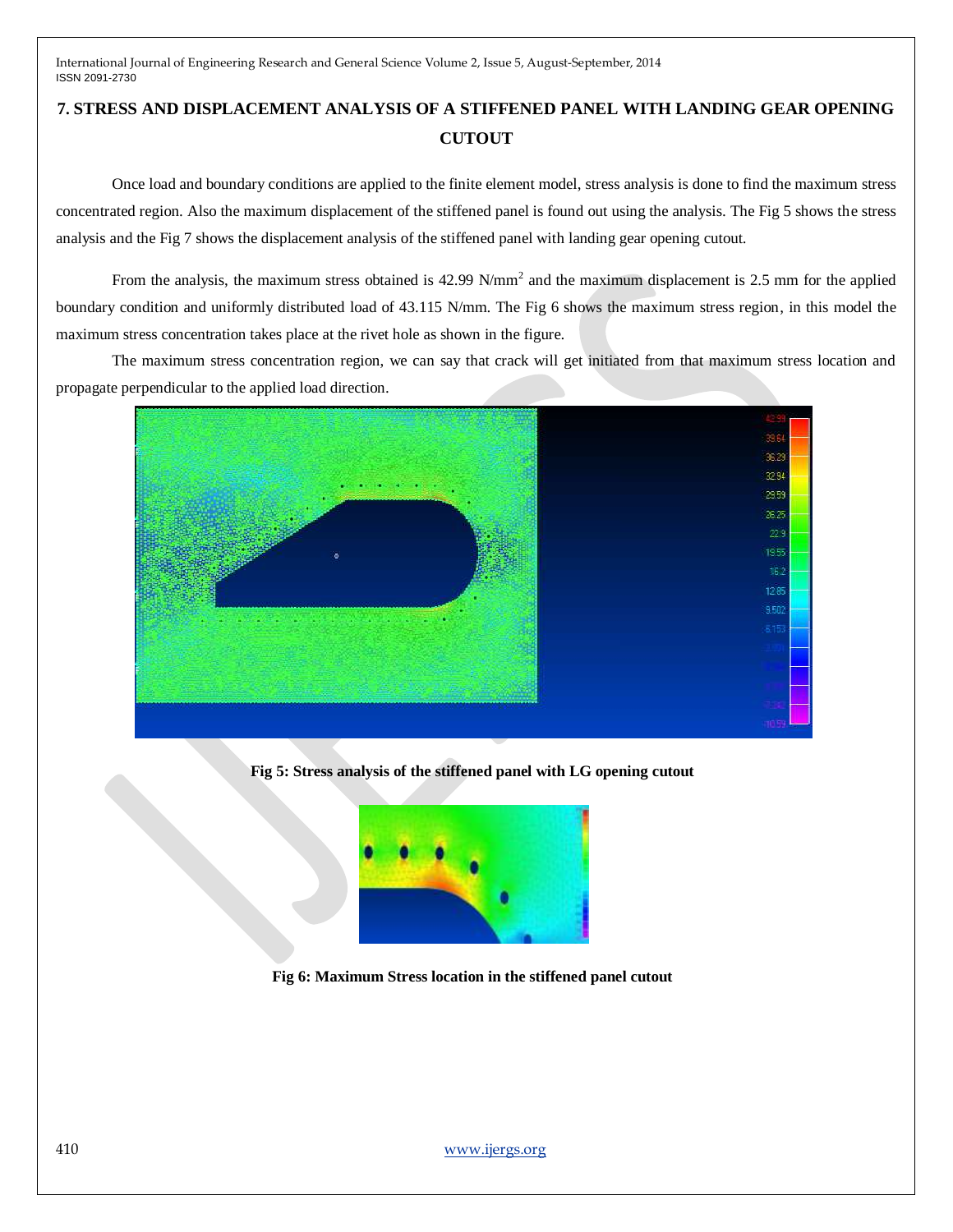

**Fig 7 : Displacement contour of the stiffened panel with landing gear opening cutout**

# **8. RESULTS AND DISCUSSIONS**

The stress contour indicates a maximum stress of 42.99 N/mm2 at landing gear opening cutout of wing bottom skin as shown in the figure 6. The maximum stress value obtained is within the yield strength of the material. The point of maximum stress is the possible location of crack initiation in the structure due to fatigue loading.

#### **9. CONCLUSIONS**

- Stress analysis of the landing gear cutout of wing bottom skin is carried out and maximum tensile stress is found out.
- FEM approach is followed for the stress analysis of the landing gear cutout of wing bottom skin .A validation for FEM approach is carried out by considering a plate with a circular hole.
- Maximum tensile stress of  $42.99N/mm^2$  and maximum displacement of 2.5mm is observed in the landing gear cutout of wing bottom skin.
- The maximum tensile stress is acting near the rivet holes, the rivet holes are the stress raisers. A fatigue crack normally initiates from the location of maximum tensile stress in the structure, if these stresses are undetected then they may lead to a sudden catastrophic failure and result in loss of life.

# **REFERENCES:**

- [1]. Grigory I. Nesterenko, "Service life of airplane structures", Central Aerohydrodynamic Institute (TsAGI), Russia, 2002.
- [2]. A Rama Chandra Murthy, G S Palani Nagesh R Iyer, "Damage tolerant evaluation of cracked stiffened panels under fatigue loading", Sadhana Vol. 37, Part 1, February 2012, pp. 171–186.
- [3]. Adarsh Adeppa, Patil M S and Girish K E (2012), "Stress Analysis and Fatigue Life Prediction for Splice Joint in an Aircraft Fuselage through an FEM Approach", International Journal of Engineering and Innovative Technology (IJEIT), Vol. 1, No. 4, pp. 142-144.